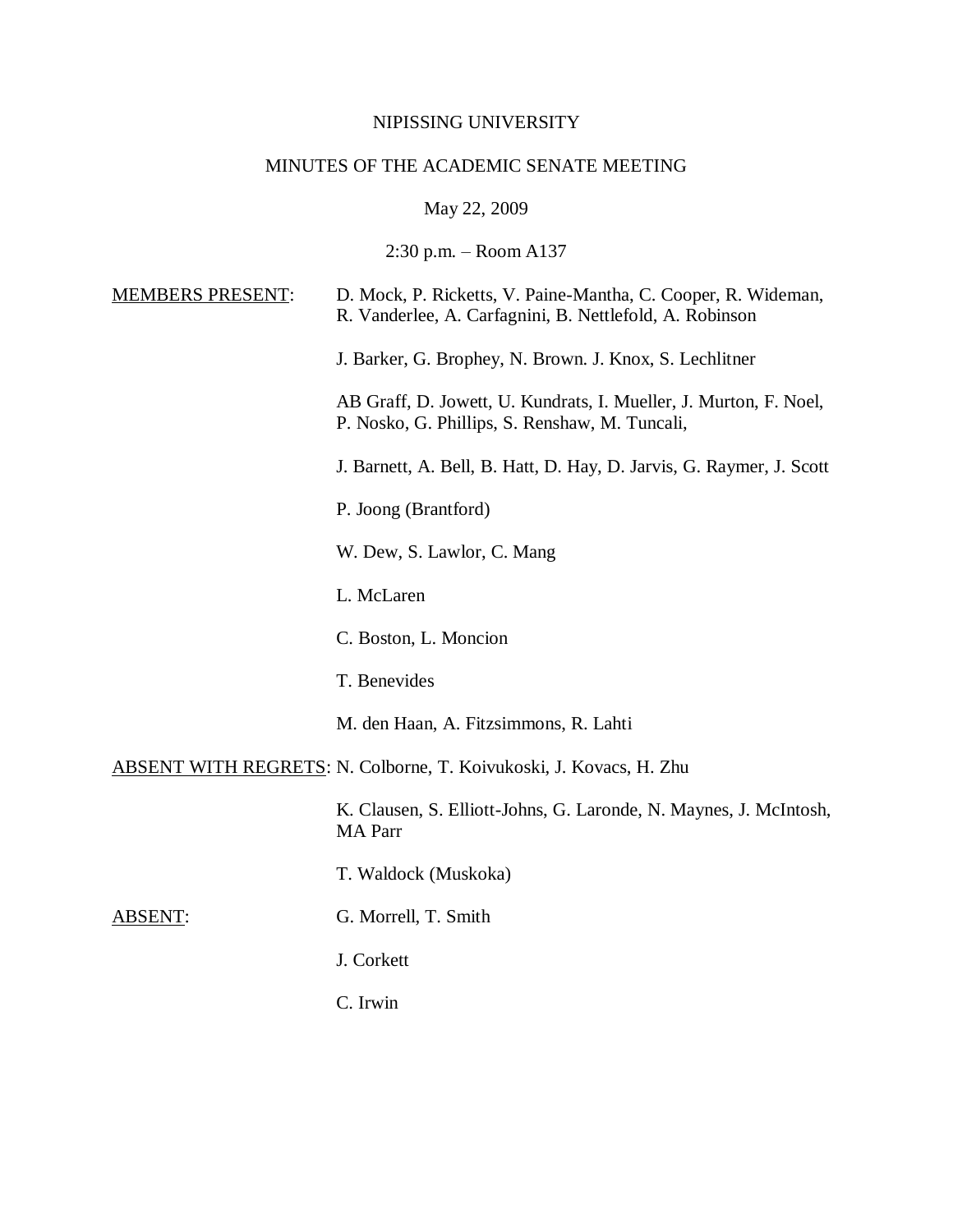The minutes of the Senate meeting of April 17 2009 were adopted with no objections.

MOTION 1: Moved by D. Mock, seconded by G. Phillips that the first election in item 9, nominations for the search committee for the Vice-President, Academic and Research, be moved to the first item on the agenda and be dealt with immediately. CARRIED

F. Noël nominated J. Barker (Applied & Professional Studies)

- I. Mueller nominated F. Noël (Arts & Science)
- A. Bell nominated J. Long (Education)
- G. Phillips nominated AB Graff (Arts & Science)
- S. Renshaw nominated S. Srigley (Arts & Science)
- D. Hay nominated G. Raymer (Education)
- J. Murton nominated J. Kovacs (Arts & Science)
- P. Nosko nominated C. Sarlo (Applied & Professional Studies)
- G. Brophey nominated J. Knox (Applied & Professional Studies)

Nominations ceased.

The Speaker indicated that a list of the nominees will go out via e-mail on Monday, with voting to occur between business hours on Tuesday, May 26 until Thursday, May 28, 2009 in the Office of the President.

#### ANNOUNCEMENTS

The President began his comments by announcing that the provincial government is in the process of working on a new 5-year Reaching Higher II plan. The consultation process will be similar to the Reaching Higher I that was chaired by Mr. Bob Rae. The President noted that there will be an opportunity for all institutions to provide submissions. Some of the themes to be covered in the new plan will include differentiation and system design, long-term capital and deferred maintenance and the credit transfer system with the community colleges. The results of this plan will be included in the 2010 budget.

The federal and provincial governments continue to discuss the \$2B allocated to Canada's post secondary sector. The President anticipates a province wide announcement will be forthcoming the last week of May and individual allocations will be known in June.

At their last meeting, the Board of Governors passed the budget with its \$1.5M deficit. The President noted that last week, the provincial government released \$150M in one time money for the post secondary system with \$81M earmarked for universities. Nipissing University will receive \$1.323M. He stressed that this money was unforeseen.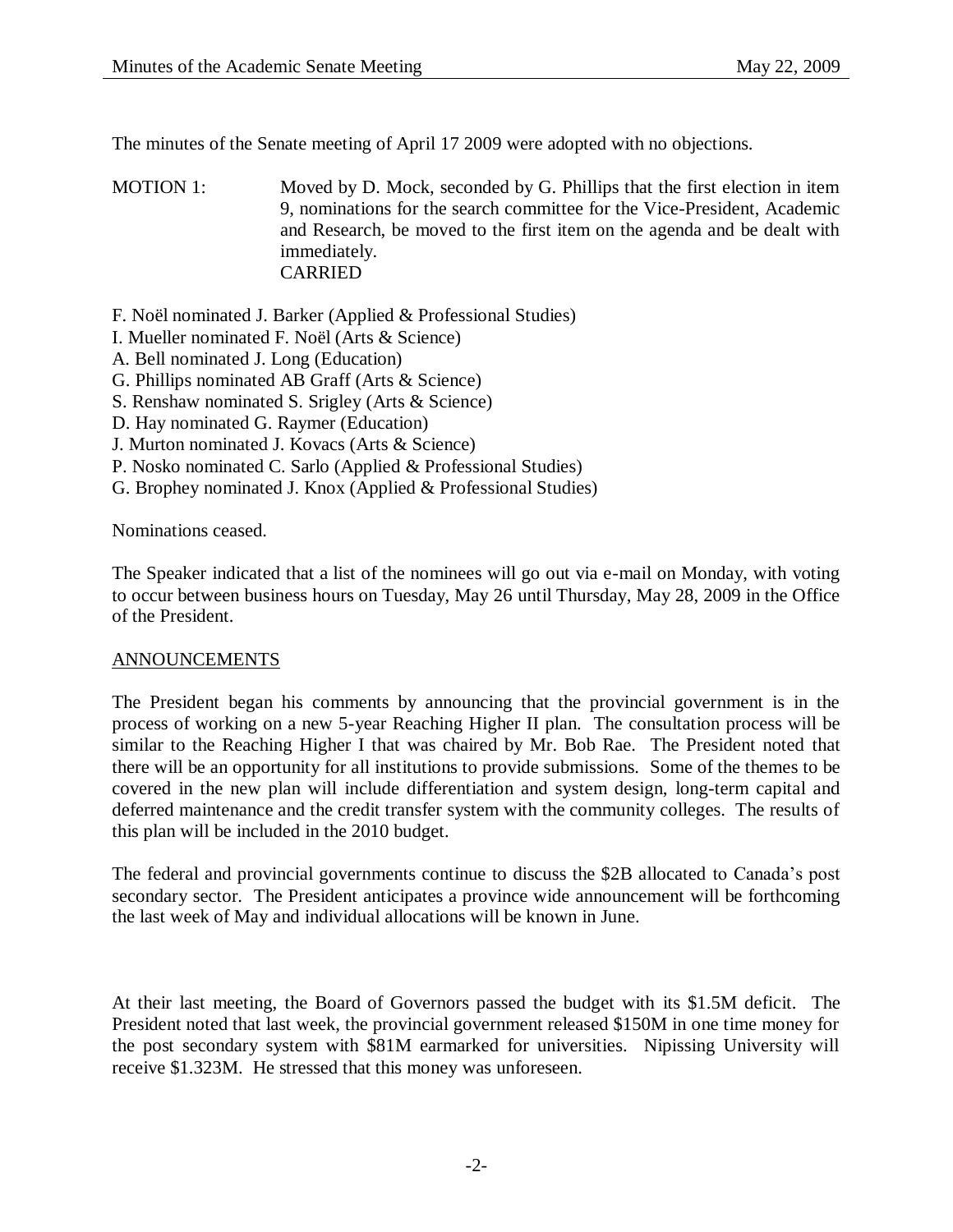Dr. Mock reminded Senators of the importance of the upcoming convocation ceremonies to the graduating students as well as the installation of Dr. Lesley Lovett-Doust as new President on June 6.

The Library Learning Centre (LLC) gala that was held on Saturday, May 9 was a success. The President was delighted to report that the LLC was presented with \$1M from the Heritage Fund. To date, \$6.3M of the \$7.0M has been reached. It is still to be hoped that funding will be coming through from Fednor. The President went on to state that the campaign is deemed a success. The official groundbreaking is June 16.

The President noted that a promotion and tenure report will be presented at the June Senate meeting. He also congratulated Senator Ricketts on his appointment at Carleton University as Provost and welcomed the incoming President, Dr. Lesley Lovett-Doust. Dr. Lovett-Doust indicated she would be seeking input from the university community on transition in the VPAR area.

Senator Robinson provided an update on enrolment numbers and indicated that acceptances to the Faculty of Education are close to target. She added that first-year enrolment will not be known until after May 28. There are still a number of undecided applicants.

The Vice-President Academic and Research was pleased to announce that the recipient of the Chancellor's Award for Excellence in Teaching is Dr. Hilary Earl, while the Part-time Teaching Award is going to Joseph Boivin and Peter Ryback (Muskoka campus). Senator Ricketts was also pleased to report that he received a call earlier today that OCGS has approved the Master of Science in Mathematics commencing in September 2009. Additionally, Dr. Dan Walters is the co-recipient of a SSHRC strategic grant.

The Vice-President Finance and Administration indicated that a memo will be sent out in June outlining requests for office relocations. She noted that there will be a two-week period this summer in which moves will take place. Senator Paine-Mantha also advised senators that the tenders have now closed for the e-learning library and will close in two weeks for the student centre.

The Dean of Applied and Professional Studies extended congratulations to Bob Carpenter, Director of the School of Business and Economics and Dr. John Nadeau, Assistant Professor in the SBE on the receipt of a \$71,500 grant for the creation of a biomass energy centre at Nipissing University. Senator Vanderlee also commented on the Business Challenge Bowl held recently. West Ferris Secondary School won the challenge in which students were required to solve a business case study. The business case involved marketing the new Nipissing University Men's Varsity hockey team.

The Dean of Arts and Science was pleased to announce a unique community based initiative in Wikwemikong that would offer a Bachelor of Arts in Native Studies to an initial cohort of students. Twenty-four applications have been received to date.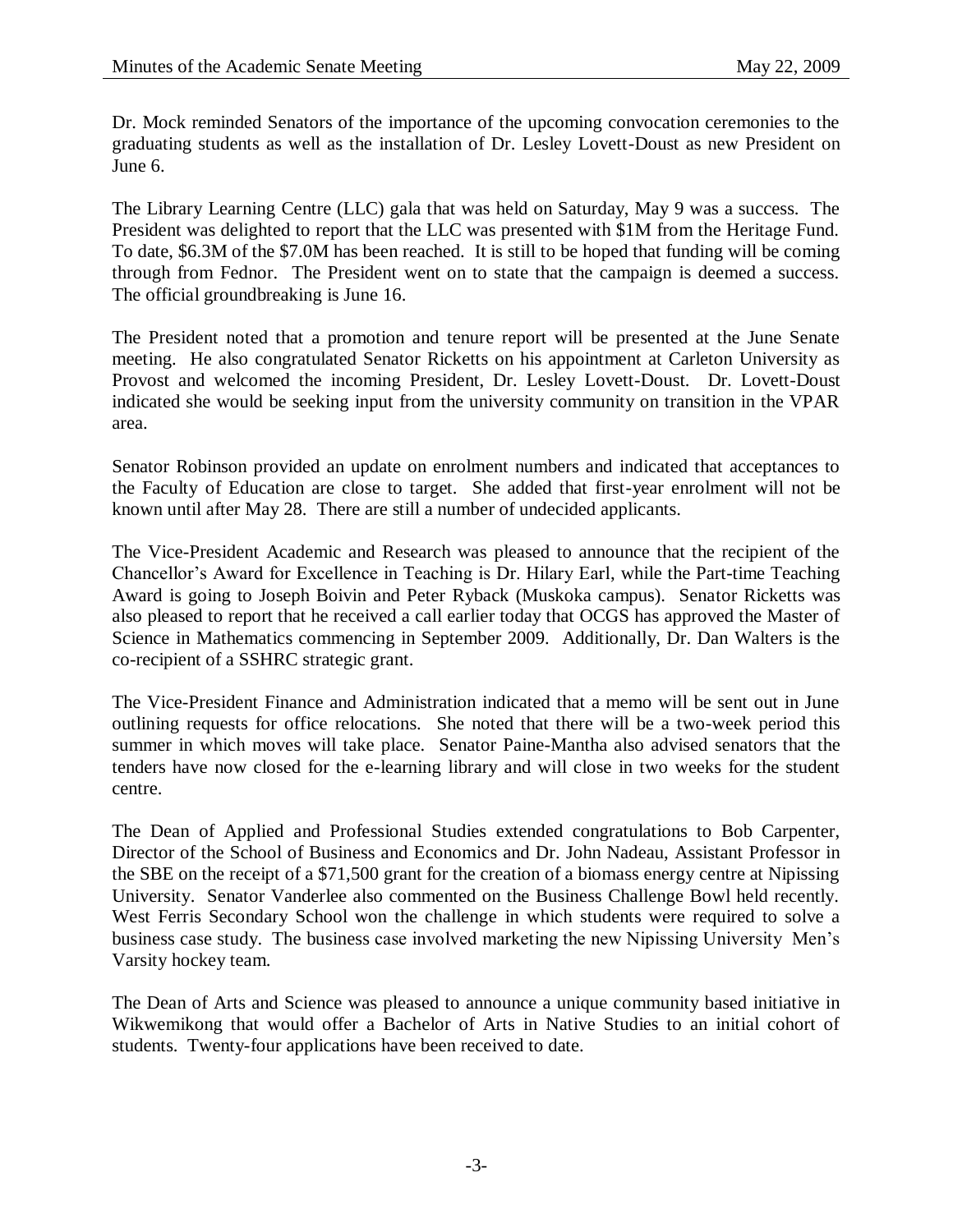The Dean of Education extended his thanks to all members of the Faculty of Education for another good year and a series of successful international placements.

Senator denHaan, President of NUSU, indicated that the new NUSU executive assumed their positions on May 1. They are in the process of working on Shinerama activities, preparing Frosh handbooks and seeking out volunteers for the barbecues.

#### REPORTS of STANDING COMMITTEES and FACULTY or UNIVERSITY COUNCILS

Senate Executive Committee

- MOTION 2: Moved by D. Mock, seconded by AB Graff that the Report of the Senate Executive Committee dated May 14, 2009 be received. CARRIED
- MOTION 3: Moved by D. Mock, seconded by P. Ricketts that diplomas be awarded to students listed on Appendix A who have completed all requirements for their respective degrees and certificates. CARRIED

Academic Planning Committee

- MOTION 4: Moved by P. Ricketts, seconded by C. Cooper that the Report of the Academic Planning Committee dated May 7, 2009 be received. CARRIED
- MOTION 5: Moved by P. Ricketts, seconded by B. Hatt that Senate give Stage 3 "Implementation Approval" to the Combined Major in Classics and History, as outlined in the attached document. CARRIED

Undergraduate Studies Committee

- MOTION 6: Moved by R. Vanderlee, seconded by AB Graff that Report of the Undergraduate Studies Committee dated May 7, 2009 be received. CARRIED
- MOTION 7: Moved by R. Vanderlee, seconded by C. Mang that the Senate document entitled "Senate Academic Regulations and Policies, September 2008" be amended by changing the status of 4U Mathematics in the Bachelor of Commerce program from required to recommended, as outlined in the attached document. CARRIED